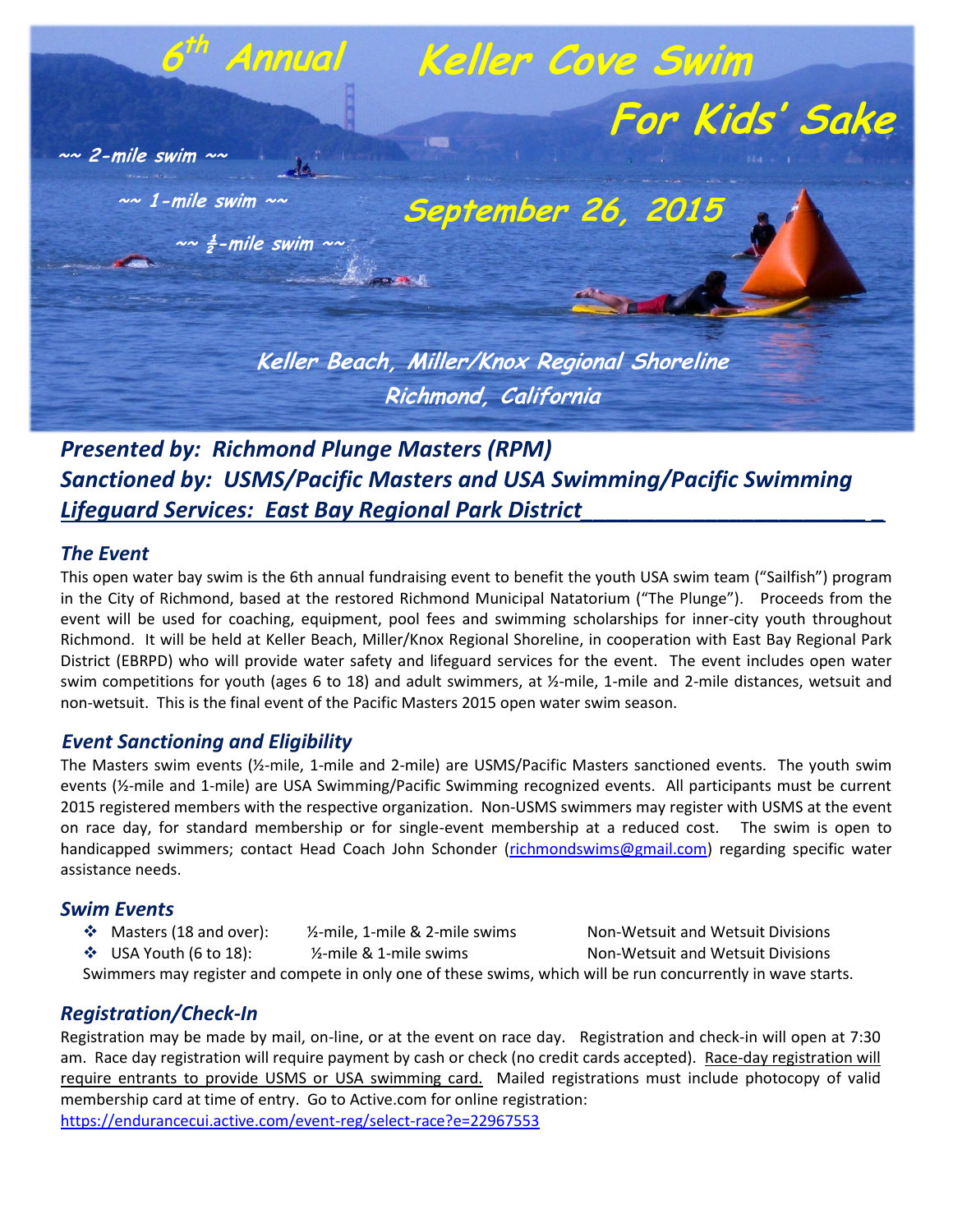## *Schedule of Activities*

- $\div$  Swimmer Check-in: 7:30 am 9:00 a.m.
- $\cdot \cdot$  Pre-race Instructions: 9:00 am 9:15 a.m.
- $\frac{1}{2}$   $\frac{1}{2}$ , 1 & 2-mile Swims: 9:30 am 11:30 a.m.
- $\cdot \cdot$  Refreshments and Awards: 11:30 am 1:00 p.m.

# *Swim Course*

All swims will begin and end on Keller Beach and will follow a counter-clockwise course marked by brightly-colored buoys. The ½, 1 and 2-mile swims will be run concurrently, beginning with the 2-mile swim wave, followed a few minutes later by the 1-mile and then by the 1/2-mile swim participants. The 2-mile swim will consist of two loops of the 1-mile course. For swimmer safety, time limits will be 1 hr for the 1-mile swim and 2 hrs for the 2-mile swim.

# *Water Temperature and Wetsuits*

Water temperature for the swim is expected to be in the range of 62-66 degrees. Swimmers are encouraged to wear

wetsuits unless they are accustomed to swimming without wetsuits at the expected water temperature and for the distances offered in this event. Water temperatures near Keller Cove can be checked at: [http://www.nodc.noaa.gov/dsdt/cwtg/cpac.html.](http://www.nodc.noaa.gov/dsdt/cwtg/cpac.html)

# *Awards*

- $\cdot$  Masters Non-Wetsuit Division:  $\frac{1}{2}$ , 1 and 2-mile swims; top 3 places in each 5-yr age groups; Men & Women
- $\clubsuit$  Masters Wetsuit Division:  $\mathcal{V}_1$  1 and 2-mile swims; top 3 places 18-39, and 40+; Men & Women (Note: All swims are eligible for Pacific Masters Open Water Points Competition)
- 
- $\cdot$  USA Youth Non-Wetsuit Division:  $\cdot$  % and 1-mile swims; top 3 places by 2-yr age groups; Boys & Girls  $*$  USA Youth Wetsuit Division:  $*$  2 and 1-mile swims; top 3 places; Boys & Girls

| Category                                                                                                                                                                                                                           | On-line or |           | <b>Entry Fee</b> | Event T-shirt | Total with T-shirt |                |
|------------------------------------------------------------------------------------------------------------------------------------------------------------------------------------------------------------------------------------|------------|-----------|------------------|---------------|--------------------|----------------|
|                                                                                                                                                                                                                                    | Postmarked | USA Youth | <b>Masters</b>   | (extra)       | USA Youth          | <b>Masters</b> |
|                                                                                                                                                                                                                                    | by         |           |                  |               |                    |                |
| Early                                                                                                                                                                                                                              | 9/10/2015  | \$25      | <b>S45</b>       | <b>S10</b>    | \$35               | \$55           |
| Regular                                                                                                                                                                                                                            | 9/17/2015  | \$30      | \$50             | \$10          | \$40               | \$60           |
| Last Minute                                                                                                                                                                                                                        | 9/24/2015  | \$35      | \$55             | \$10          | \$45               | \$65           |
| Race Day                                                                                                                                                                                                                           |            | \$45      | \$60             | \$15          | \$60               | \$75           |
| Additional one event (OEVT) registration for non-USMS entrants (details at www.richmondswims.org)                                                                                                                                  |            |           |                  |               |                    | \$25           |
| Masters OEVT Race Day Special (includes entry fee, OEVT fee, and t-shirt; \$100 value)                                                                                                                                             |            |           |                  |               |                    | \$90           |
| $\mathcal{N}$ , and the contract of the contract of the contract of the contract of the contract of the contract of the contract of the contract of the contract of the contract of the contract of the contract of the contract o |            |           |                  |               |                    |                |

## *Entry Fees*

 $\triangleright$  Entry fee is for one event:  $1/2$ -mile, 1-mile or 2-mile, which will be run concurrently in wave starts.

 $\triangleright$  All entries are non-refundable.

# *Water Safety & Lifeguard Services*

 Water safety and support will be provided under the direction of the East Bay Regional Park District (EBRPD) Aquatics Supervisor and lifeguards, including an estimated 18 lifeguards, rescue boards, and two motorized boats. All EBRPD guidelines and criteria for open water swim events will be adhered to. The swim area (Keller Cove) is not subject to strong bay currents or significant boat traffic, as it lies off the main tidal channels in a relatively protected cove. Any boats in the area will be precluded from entering the swim area. All participants will be required to wear a brightlycolored swim cap (to be provided), and will receive body-marking for swimmer identification. The use of swim fins, pull